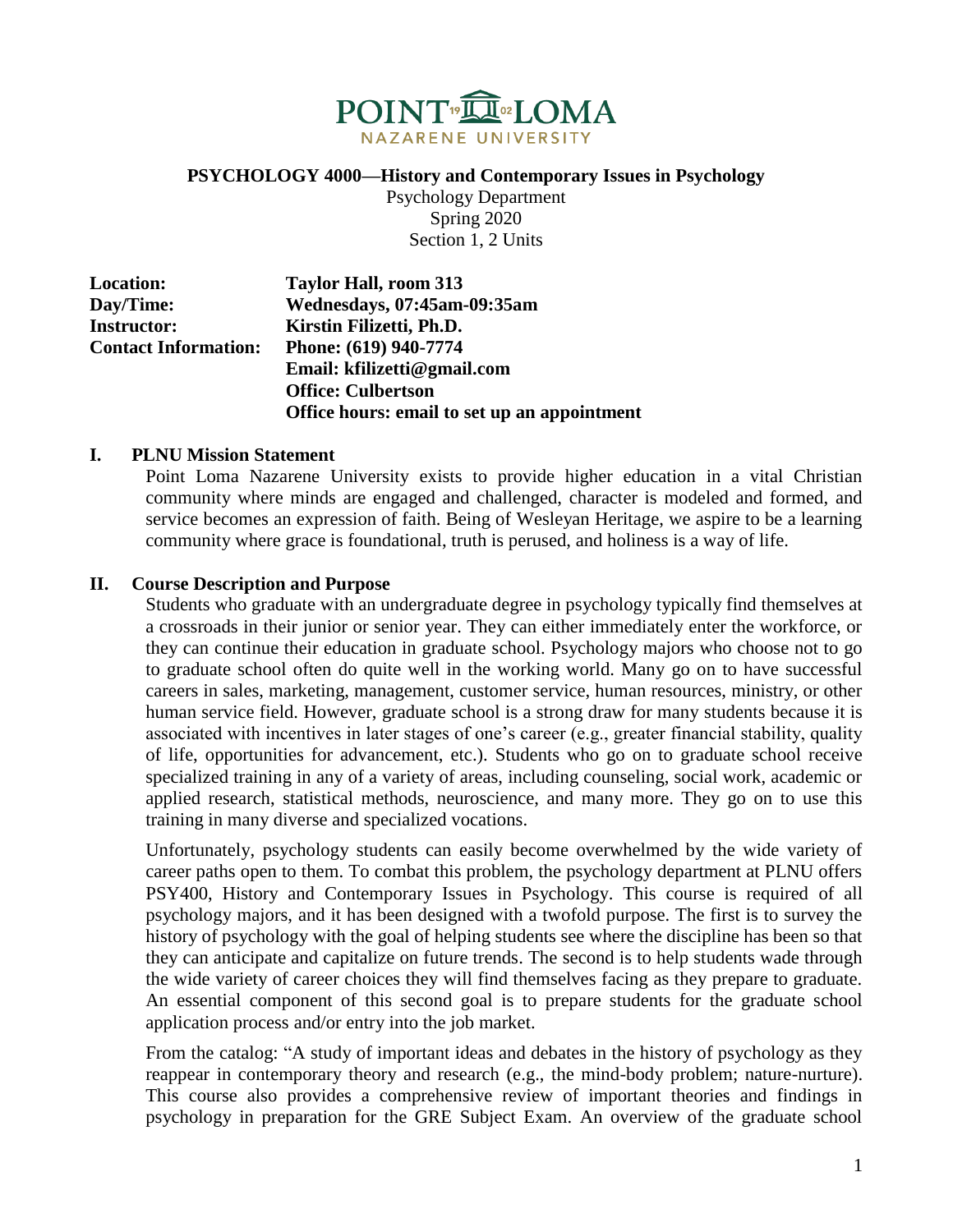application process is offered. Prerequisite(s): Senior standing or spring semester of the junior year, if applying to graduate school in the fall of the senior year."

# **III. Course Learning Outcomes**

Students will be able to…

- Create a professional level CV and/or resume, customizable templates for cover letters and networking emails, and film a video resume
- Articulate the relationship between vocation and spirituality
- Articulate the major movements in the history of psychology
- Identify elements needed to apply to graduate school and/or a professional job

#### **IV. Course Design**

A combination of class lectures, demonstrations, discussions, and "hands on" practice of creating a video resume and CV will be utilized. The purpose of the lectures will be to highlight selected topics from the course and to supplement the material with related issues.

## **V. Required Text**

GRE Subject Test: Psychology (Kaplan Test Prep) 6<sup>th</sup> edition

#### **VI. Class Participation, Attendance Policy, and Late Assignments**

This course will use the attendance policy that is listed in the university catalog: "Regular and punctual attendance at all classes in which a student is registered is considered essential to optimum academic achievement. Therefore, regular attendance and participation in each course are minimal requirements to be met. There are no allowed or excused absences except when absences are necessitated by certain university-sponsored activities and are approved in writing by the Provost." For the complete policy, please refer to the ["Academic Policies"](http://www.pointloma.edu/experience/academics/catalogs/undergraduate-catalog/point-loma-education/academic-policies) in the undergrad student catalog.

In the vocational world, late work makes you look bad and could result in a lost job or lost wages. In this course, late work makes you look bad and could result in lost points or unwanted grades. If you miss class because of university-sponsored activities that have been approved in writing by the Provost, you may make up in-class work with no penalty, but you are responsible for making all arrangements for make up **in advance**. If you miss class without a universitysponsored excuse obtained in advance, you may still turn in late assignments for reduced points (a loss of 10% per assignment per day). If you are late to class on the day of a reading quiz, or if you are late to class, you will not be allowed to make up the quiz. However, you can choose to take the quiz for enhancement (and reinforcement) of your learning process (but no points will be granted to your grade in the class).

#### **VII. Academic Honesty**

Students should demonstrate academic honesty by doing original work and by giving appropriate credit to the ideas of others. As explained in the university catalog, academic dishonesty is the act of presenting information, ideas, and/or concepts as one's own when in reality they are the results of another person's creativity and effort. Violations of university academic honesty include cheating, plagiarism, falsification, aiding the academic dishonesty of others, or malicious misuse of university resources. A faculty member who believes a situation involving academic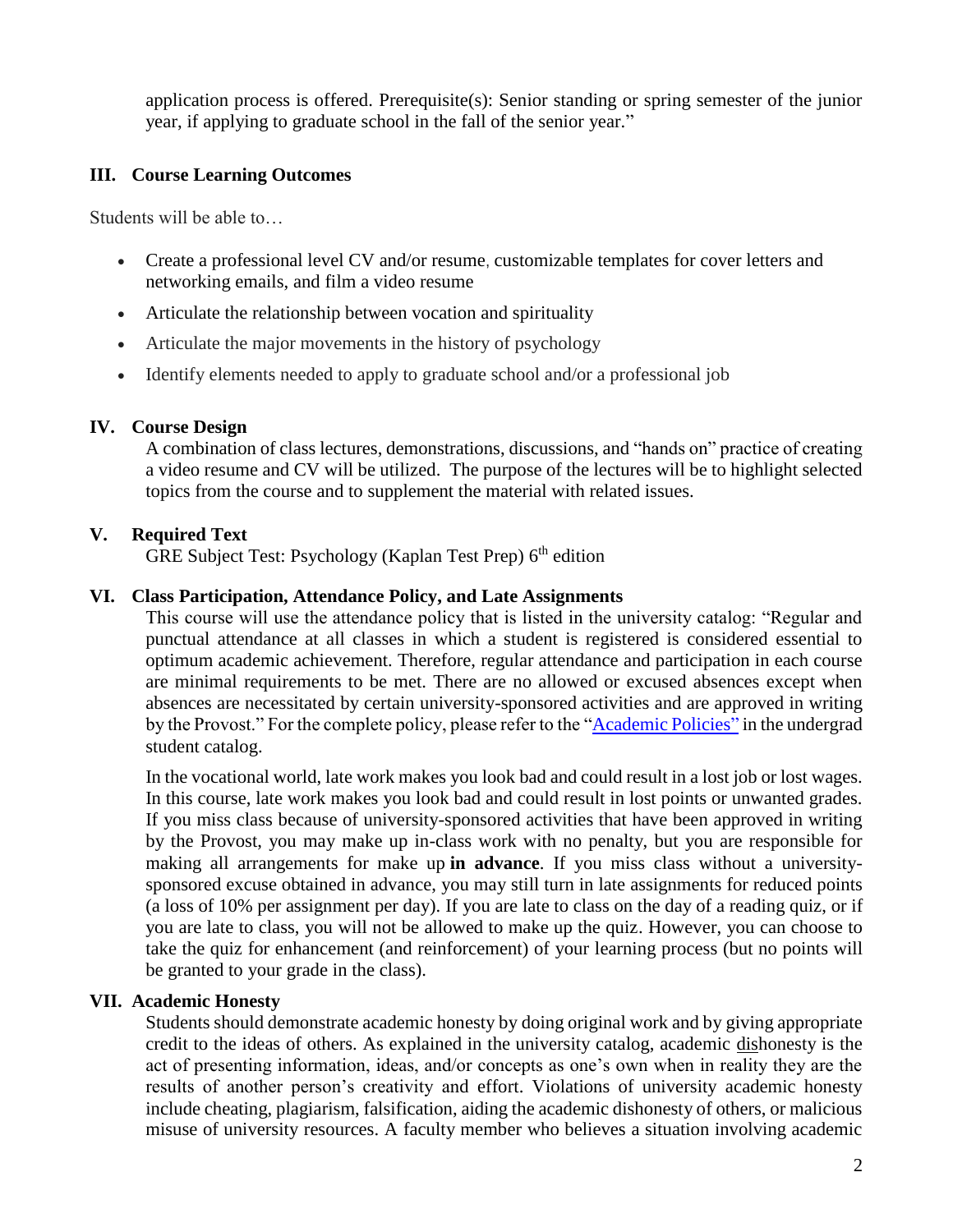dishonesty has been detected may assign a failing grade for a) that particular assignment or examination, and/or b) the course following the procedure in the university catalog. Students may appeal also using the procedure in the university catalog. See [Academic Policies](http://www.pointloma.edu/experience/academics/catalogs/undergraduate-catalog/point-loma-education/academic-policies) for further information.

## **VIII. Academic Accommodations**

If you need (or think you might need) academic accommodations, please do not hesitate to seek them out. At PLNU, students who request academic accommodations must file documentation with the [Disability Resource Center](http://www.pointloma.edu/experience/offices/administrative-offices/academic-advising-office/disability-resource-center) (DRC), located in the Bond Academic Center. Once you file documentation, the Disability Resource Center will contact Dr. Filizetti and provide written recommendations for reasonable and appropriate accommodations to meet the individual needs of the student. For more information, please see the [Academic Policies](http://www.pointloma.edu/experience/academics/catalogs/undergraduate-catalog/point-loma-education/academic-policies) in the undergrad student catalog.

## **IX. Final Examination Policy**

Successful completion of this class requires taking the final examination on its scheduled day. **The final examination is scheduled for WEDNESDAY, May 6 th from 8:00am-10:00am.** No requests for early examinations or alternate days will be approved with permission from the Academic Dean.

## **X. Policy on Electronic Devices**

A student's classroom contribution is vital to the academic environment at Point Loma. Classroom contribution is more than just asking thoughtful questions; it also involves respectful attention to what others are saying. This is not only good because what is being said might be on a test, but it is also just a common courtesy. Although it does not need to be said to most college students, texting or listening to one's iPod detracts from the classroom environment*.* I doubt that this will be a problem, but first-time violation of the policy will result in a 1% reduction in a student's overall PSY 400 grade, and each subsequent violation will result in a 3% reduction in a student's overall PSY 400 grade. You may use your Laptop in this class to take notes; however, you are not allowed to be on the Internet unless instructed by the professor.

# **XI. PLNU Copyright Policy**

Point Loma Nazarene University, as a non-profit educational institution, is entitled by law to use materials protected by the US Copyright Act for classroom education. Any use of those materials outside the class may violate the law.

# **XII. Evaluation and Assignments**

- a. **Vocational Paper**: 3 to 4 Page (double spaced) paper. The purpose of the paper is to reflect on your vocational plans after you graduate from PLNU. Discuss the following in your paper:
	- What are your career goals? Where do you see yourself in 5 years? In 10 years?
	- Do you plan on attending Graduate School? If so, what type of program are you considering? And why?
	- With the career you are choosing, what is the process to obtain a job in that field? What is the typical salary based on your expected education level?
	- With the career you are choosing, how will your faith "come into play?" Will there be chances for continued spiritual development in your career?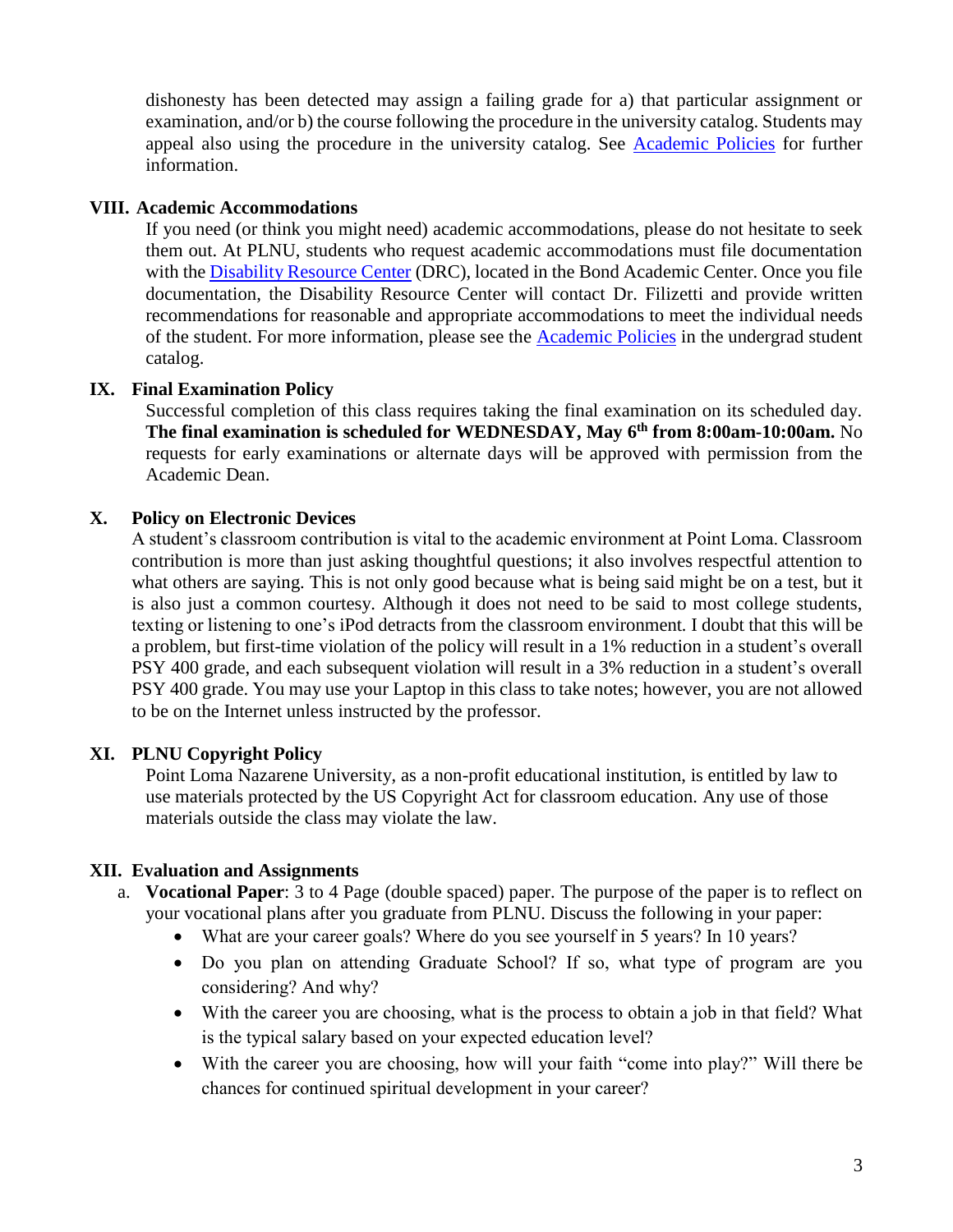- b. **Reading Quizzes:** On the days that you are responsible for reading the GRE study book prior to class, there will be a brief 5-point quiz at the beginning of class. If you are late and miss the quiz, you cannot retake the quiz (so be on time!).
- c. **Midterm:** The midterm exam will be completed in class and will be a review of the reading quizzes completed thus far in class.
- d. **Resume and VITA**: Create both a resume and academic VITA. Upload your final copy on CANVAS prior to class on the day that it is due.
- e. **Cover Letter**: Find a job online that you are currently interested in. You can search on any of the online job boards (e.g. craigslist.org, indeed.com, monster.com, etc.). Make a copy of the job posting (you will turn this in with your cover letter). Write a cover letter for the job as if you were applying for the position. Upload both your cover letter and a copy of the job posting to CANVAS.
- f. **Linkedin.com assignment**: Creating a professional social media page is essential in today's job market. In class, we will be creating a linkedin.com profile. We will be taking photos for your profile.
- g. **Video Interviews**: Create a video talking about yourself and your job interests. Make sure to dress professional. The video will be uploaded to CANVAS. Dr. Filizetti will provide more information about the expectations for your video.
- **XIII. Grading:** Your final course grade will be composed of the following:

| <b>POINTS FOR PSY4000</b>           |           |  |  |
|-------------------------------------|-----------|--|--|
| Reading Quizzes (5 points per quiz) | 40 pts    |  |  |
| <b>Vocational Paper</b>             | 30 pts    |  |  |
| Video Interview                     | 30 pts    |  |  |
| CV                                  | $15$ pts  |  |  |
| Resume                              | $15$ pts  |  |  |
| <b>Cover Letter</b>                 | $15$ pts  |  |  |
| Linkedin profile                    | 5pts      |  |  |
| Midterm Exam                        | 30pts     |  |  |
| Final Exam                          | 50pts     |  |  |
|                                     |           |  |  |
| <b>TOTAL POINTS</b>                 | $230$ pts |  |  |
|                                     |           |  |  |

|      | <b>Grading Scale</b> |   |              |              |              |
|------|----------------------|---|--------------|--------------|--------------|
|      |                      | A | 93 to 100%   | <b>A-</b>    | 90 to 92.99% |
| $B+$ | 88 to 89.99%         | B | 84 to 87.99% | $\bf{B}$ -   | 80 to 83.99% |
| $C+$ | 78 to 79.99%         | C | 74 to 77.99% | $\mathbf{C}$ | 70 to 73.99% |
| $D+$ | 66 to 69.99%         | D | 60 to 65.99% | D-           | 50 to 59.99% |
|      |                      | F | 0 to 49.99%  |              |              |